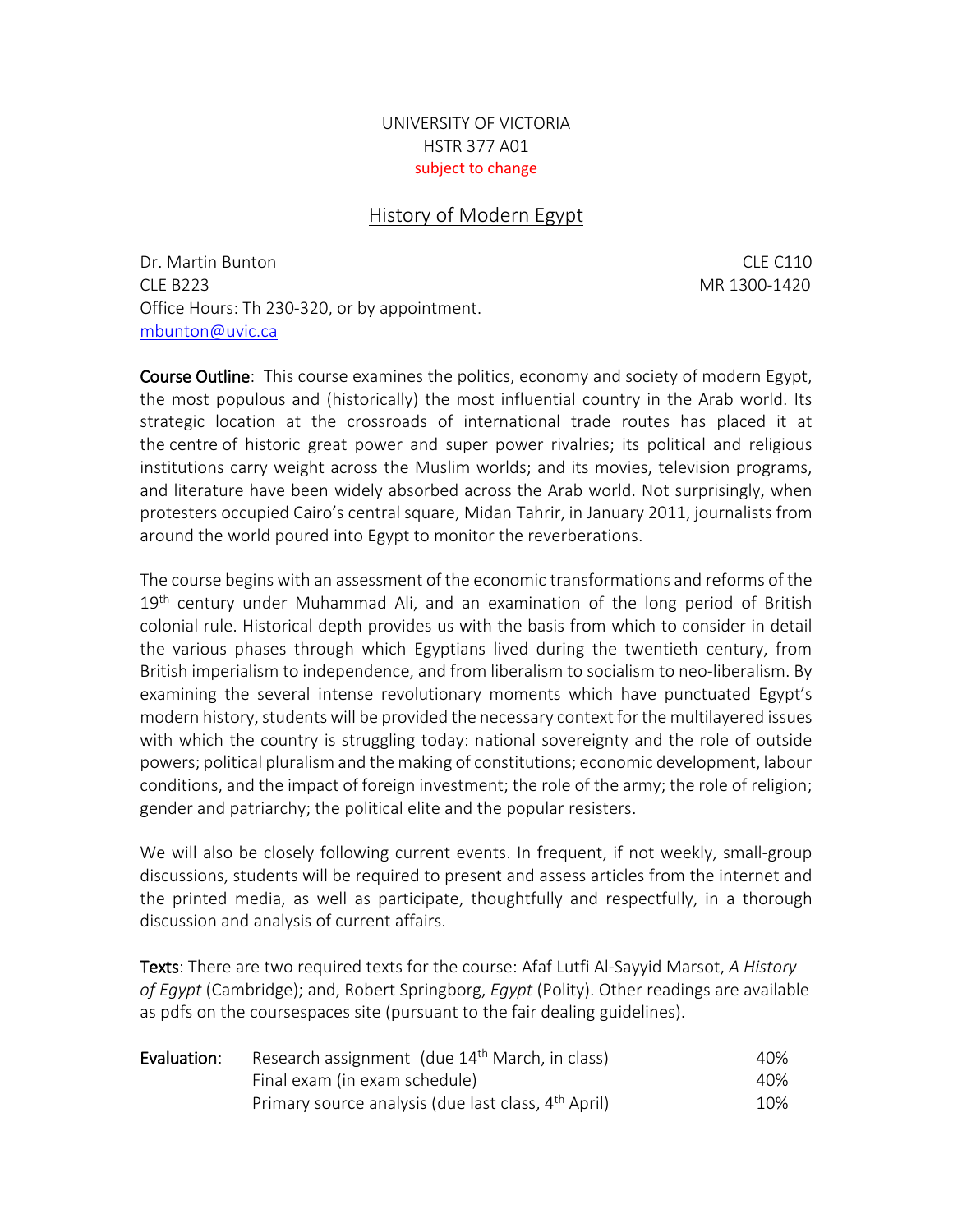### Participation 10%

#### MAIN TOPICS and READINGS

### Part I Historical Background

Week 1. (7-10 Jan) Introductions / "The Square" Recommended reading: Springborg ch 1.

Week 2. (14-17 Jan) The Beginning of the State System Required reading: Marsot, ch. 3, ch 4. On coursepaces: Khaled Fahmy, "The Era of Muhammad Ali Pasha, 1805-1848," *Cambridge History of Egypt,* Vol.II, 139-180. On coursepaces: Roger Owen, *Lord Cromer* (Oxford, 2004), 304-316.

Week 3. (21-24 Jan) The Liberal Experiment, 1922-52 Required reading: Marsot, ch 5. On coursespaces: Walter Armbrust, "The Formation of National Culture in Egypt in the Interwar Period: Cultural Trajectories," *History Compass* 7/1 (2009), 155-180.

Week 4. (28-31 Jan) Nasser's Revolution Required reading: Marsot, ch 6 On coursespaces: Jack Shenker, *The Egyptians* (Penguin, 2016)*,* 25-40.

Week 5. (4-7 Feb) Sadat Required reading: Marsot, ch 7. On coursespaces: Nazih Ayubi, *Poltical Islam*, (Routledge, 1991), 70-87.

Week 6. (11-14 Feb) Mubarak On coursespaces: Roger Owen, *Rise and Fall of Arab Presidents for Life*, (Harvard, 2012), 61-72.

Week 7. (18-21 Feb) \*\* Reading Break \*\*

#### Part II Revolution / Counter-Revolution

Week 8. (25-28 Feb) The 2011 Arab Uprisings Required reading: Springborg, ch 1. On coursespaces: Martin Bunton, "The 2011 Arab Uprisings".

Week 9. (4-7 Mar) The 'deep state': military, presidency, intelligence Required reading: Springborg, ch 2.

Week 10. (11-14 Mar) Governmental Institutions Required reading: Springborg, ch 3.

Week 11. (18-21 Mar) Political and Civil Society Required reading: Springborg, ch 4.

Weeks 12-13 (25-28 Mar; 1-4 Apr) Primary Source Group Presentations / Exam Review On coursespaces, recommended: Marsot, "The Cartoon in Egypt"